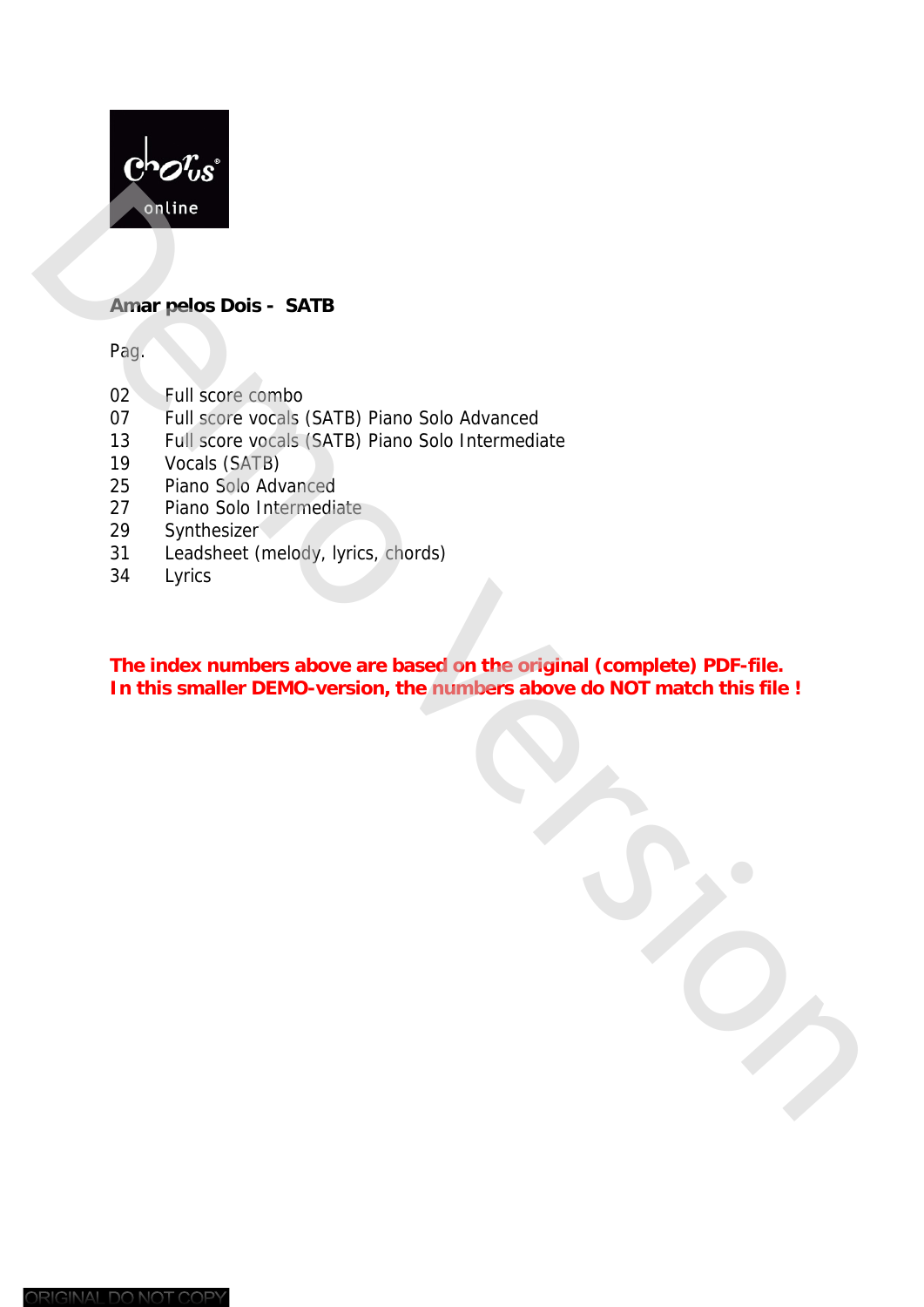

SATB Full score

# **Amar pelos Dois**

- Love for the both of us - Salvador Sobral<br>winner Eurovision Contest 2017

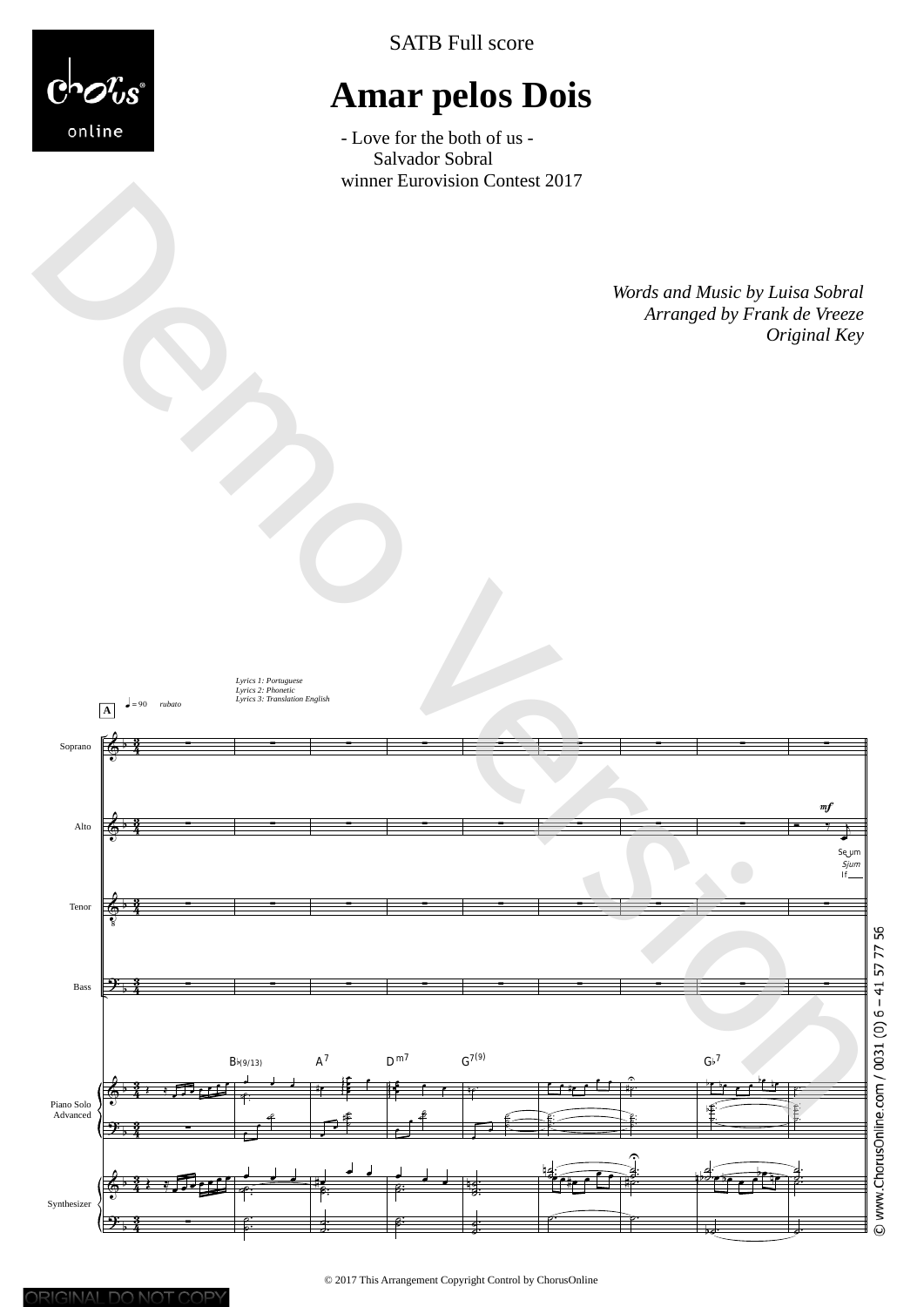



**<del>。 </del><br>↑** 

œ œ ˙˙

œ œ ˙ ˙ ˙ #

ے<br>مقصد<br>ص €

<u>↓ </u><br><sup>β:</sup>

 $\overline{\phantom{a}}$ n˙

 $(b)$  $\Box$ 

 $\overline{P}$ .  $\overline{P}$   $\overline{P}$   $\overline{P}$   $\overline{P}$   $\overline{P}$   $\overline{P}$ 

 $\frac{1}{2}$ 

 $\epsilon$   $\epsilon$   $\epsilon$ 

<sup>œ</sup> <sup>œ</sup> ˙

bœ

˙ ˙ b

 $\overline{b}$   $\rightarrow$ œ #

<sup>œ</sup> <sup>œ</sup> <sup>œ</sup> bœ #œ #œ bœ <sup>œ</sup> <sup>n</sup> <sup>œ</sup>

œ #

b 2<br>b 2

. . ˙ ˙b

 $\frac{1}{\overline{c}}$ 

. . ˙  $\frac{6}{9}$ 

˙ ˙ ˙  $\frac{1}{2}$   $\frac{1}{2}$ œ

.  $\frac{1}{2}$ ˙

. ˙ ˙.

#œ <sup>œ</sup> <sup>œ</sup> . . ˙ ˙ . . ˙ ˙

<u>de de .</u><br>९ः .<br>م . . ˙ ˙

?

P.S.A.

Synth

b

 $\overline{r}$  $\Box$ 

 $\overline{r}$ ˙. .<br>م م م

b

b

&

9: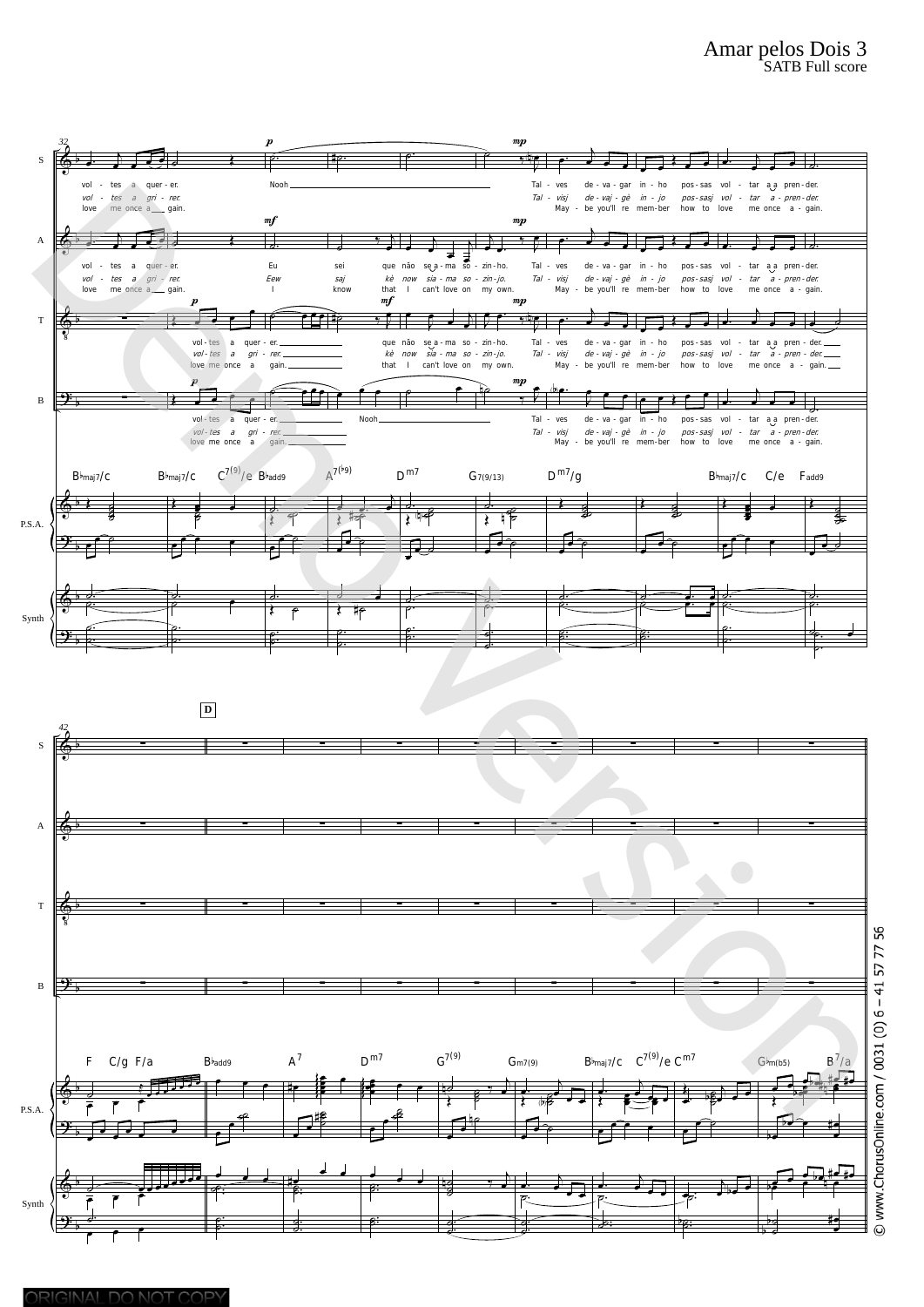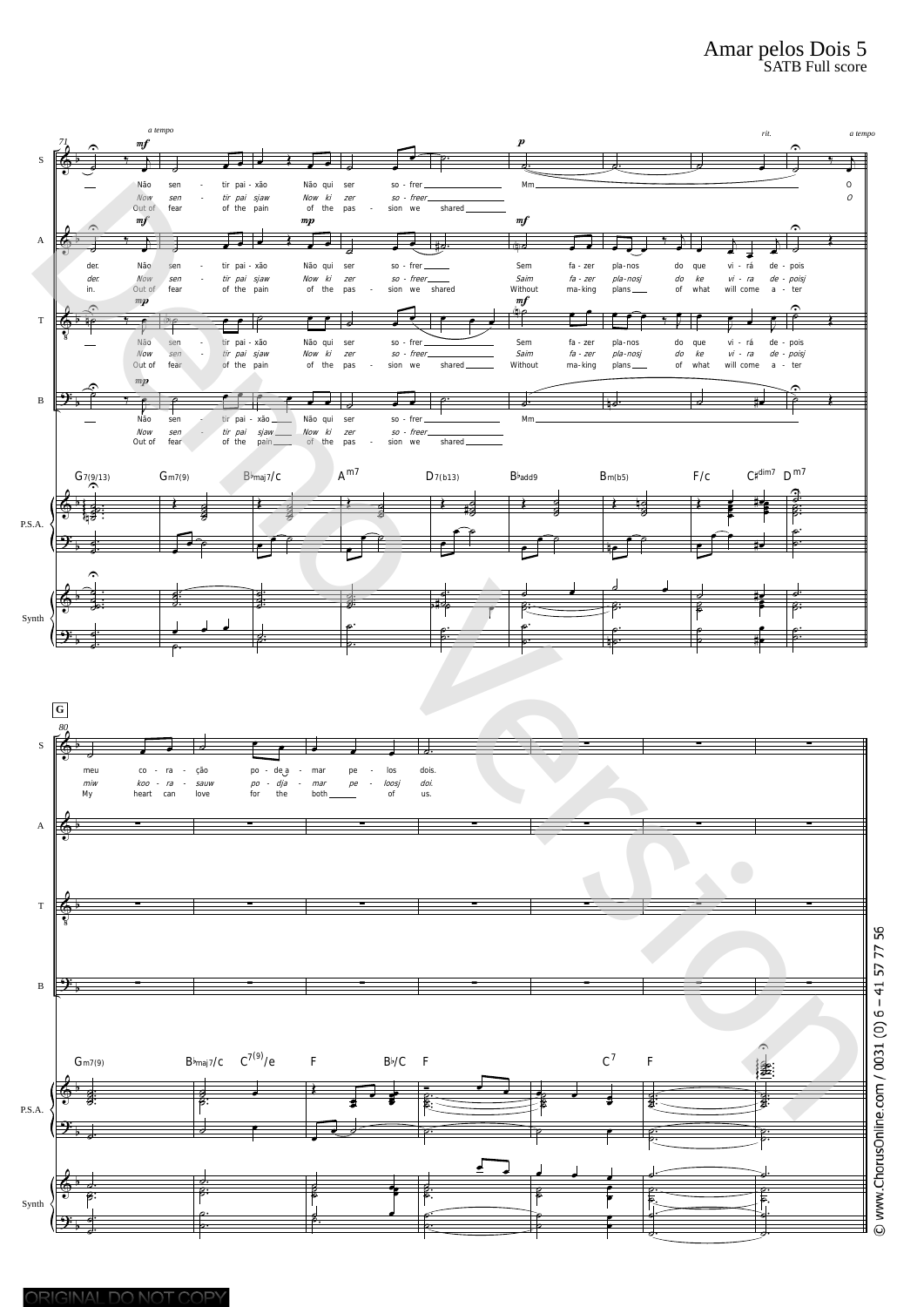

SATB Piano Solo Advanced

# **Amar pelos Dois**

- Love for the both of us - Salvador Sobral





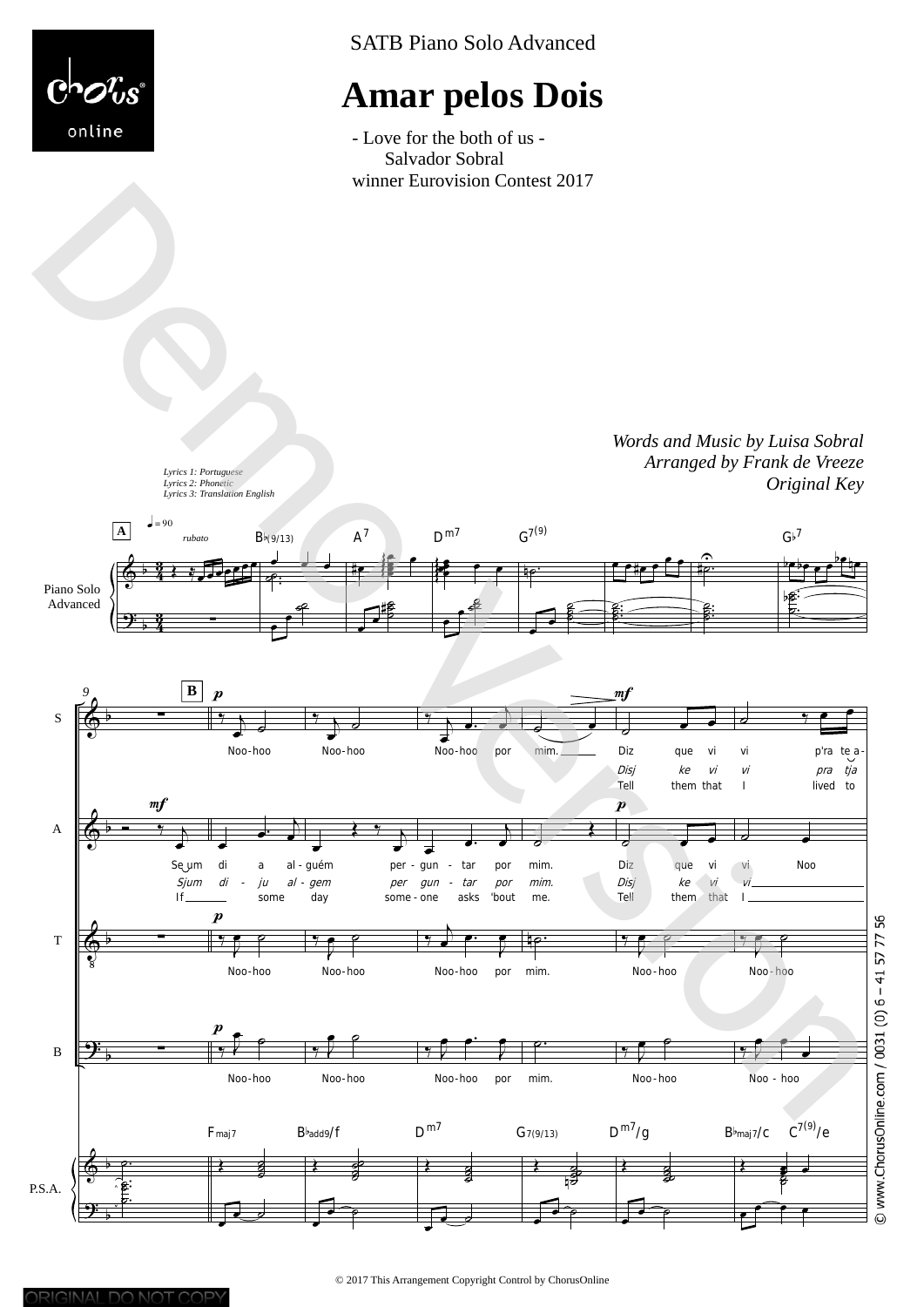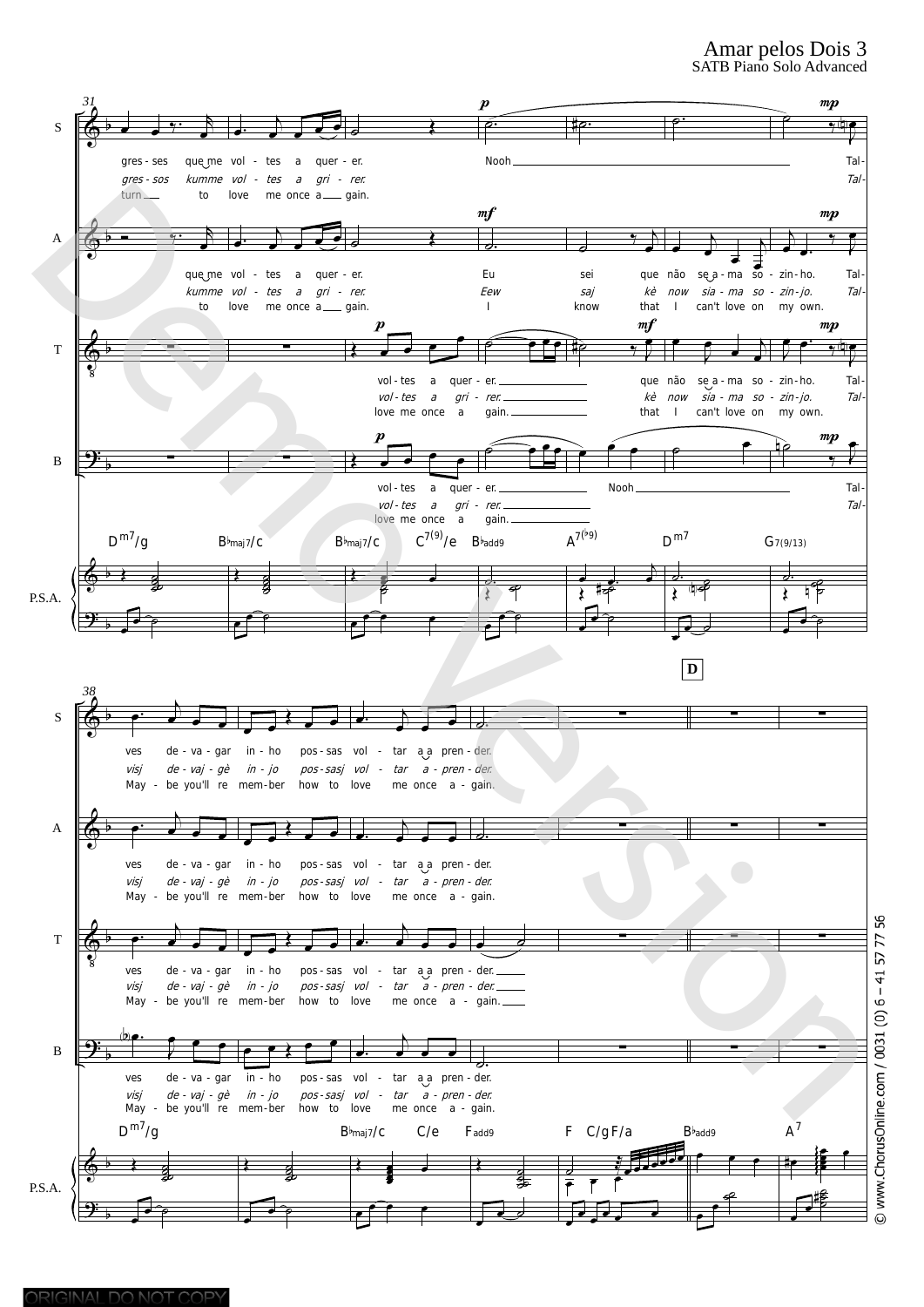#### Amar pelos Dois 5 SATB Piano Solo Advanced



77  $5^{\circ}$  $-41$ ف  $\widehat{e}$ © www.ChorusOnline.com / 0031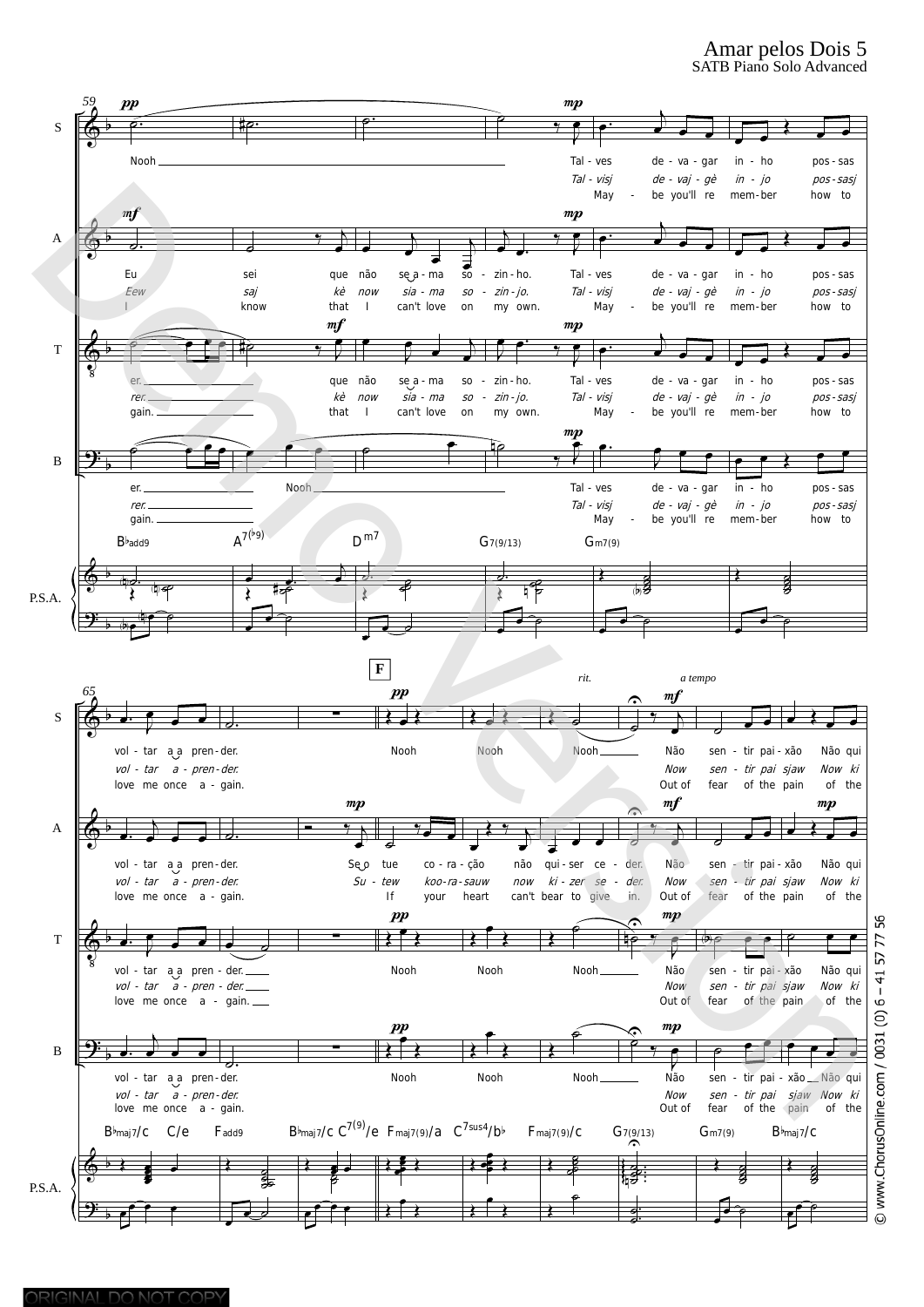

SATB Piano Solo Intermediate

# **Amar pelos Dois**

- Love for the both of us - Salvador Sobral



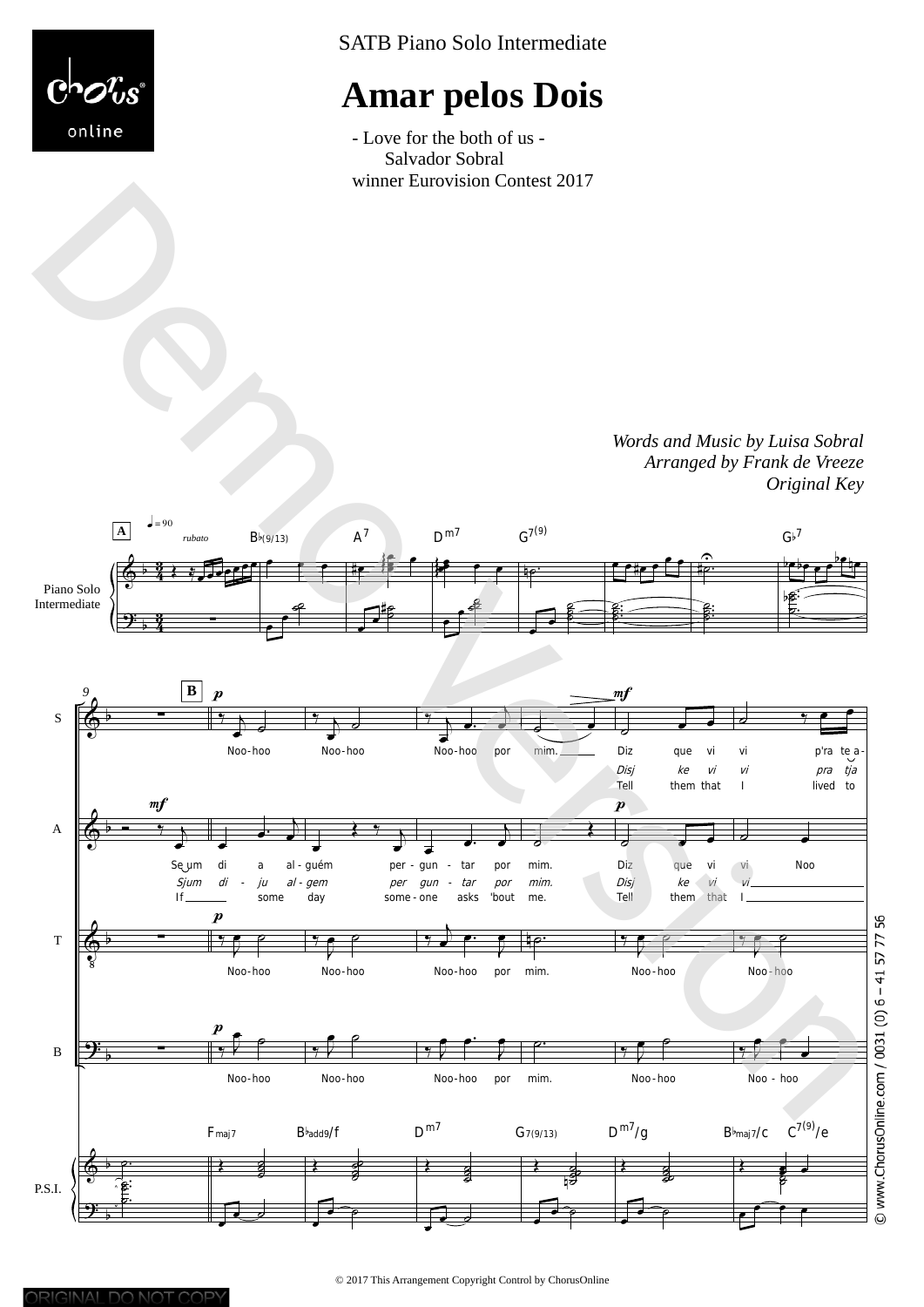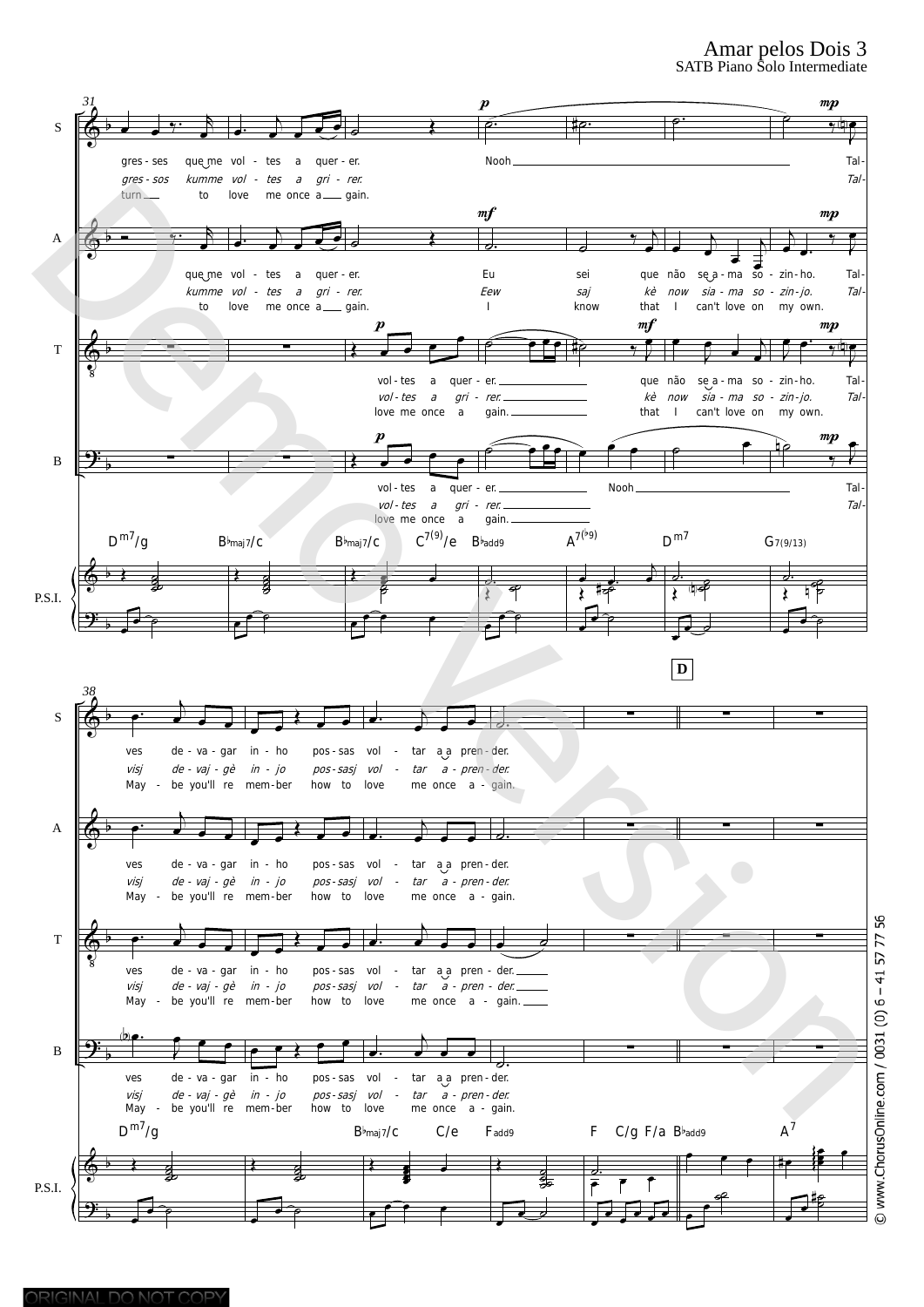#### Amar pelos Dois 5 SATB Piano Solo Intermediate

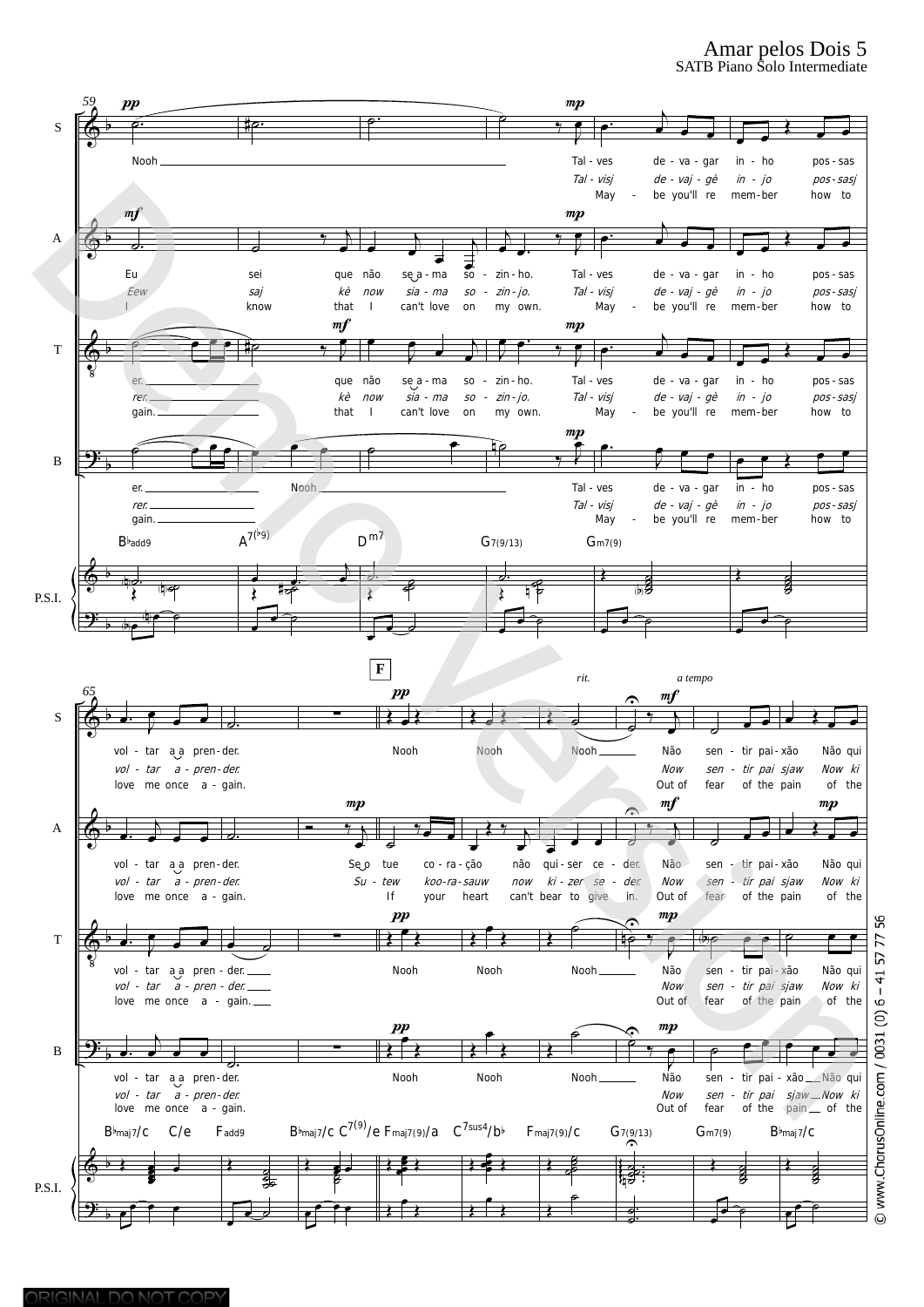**SATB** 



## **Amar pelos Dois**

- Love for the both of us - Salvador Sobral

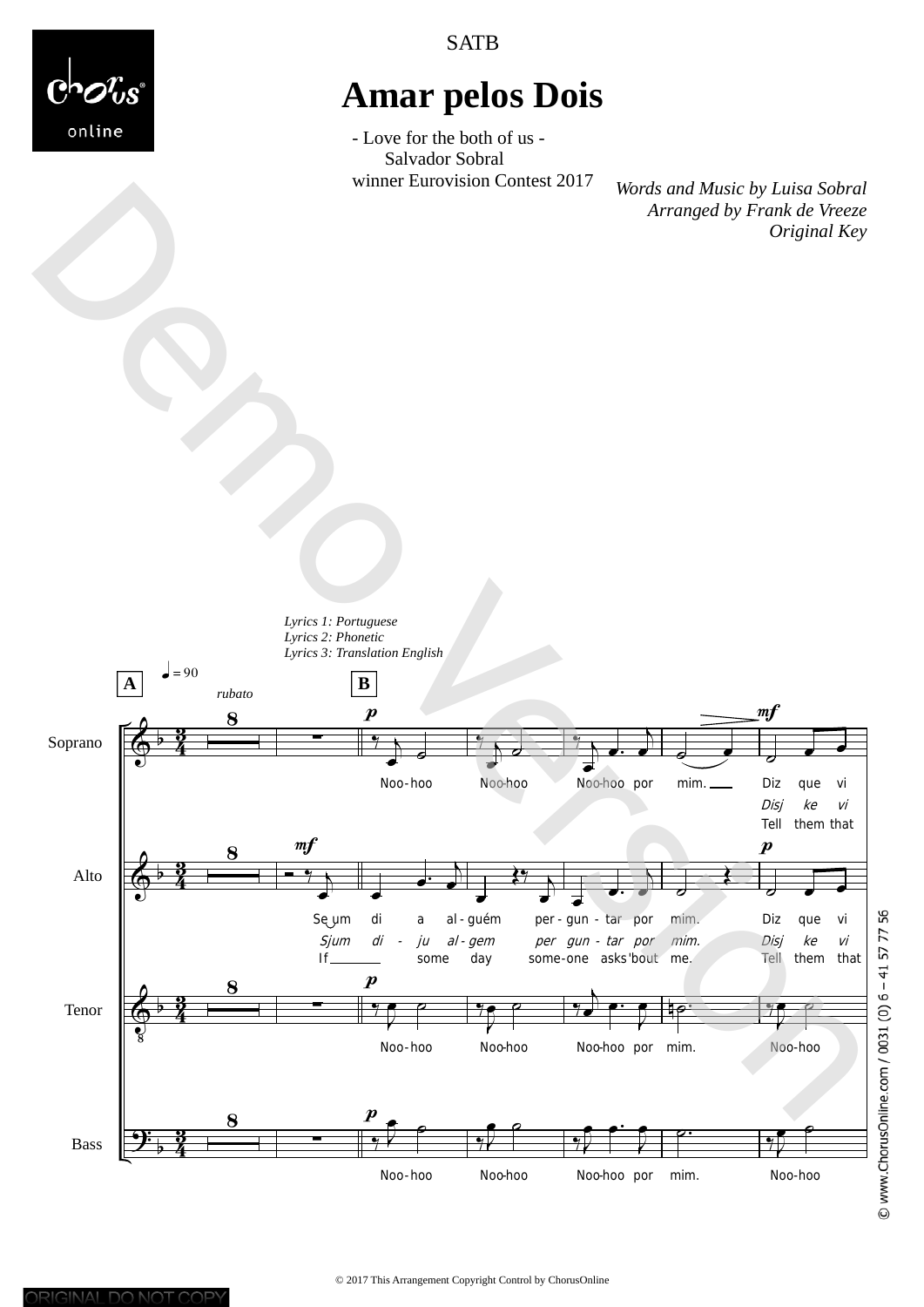

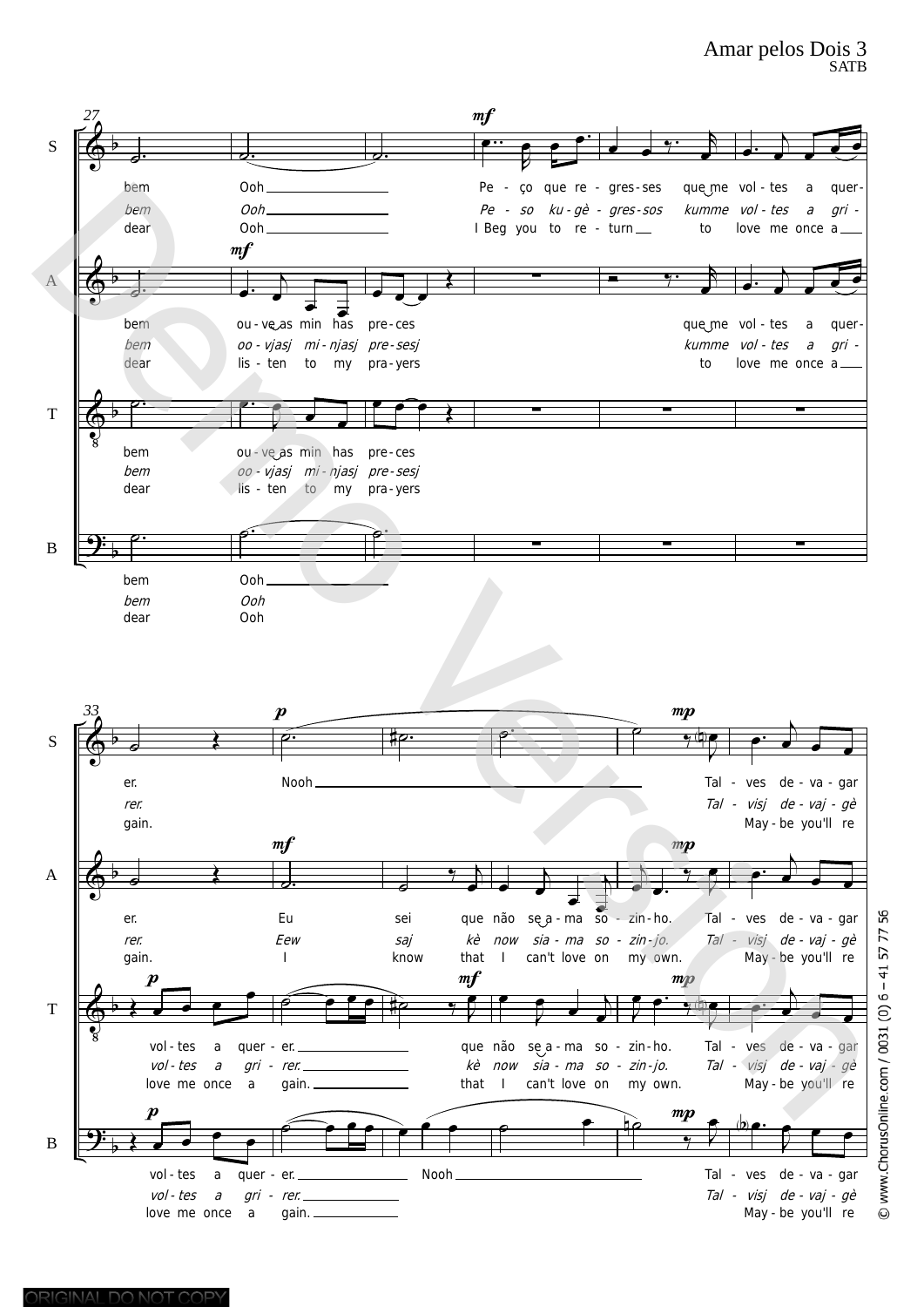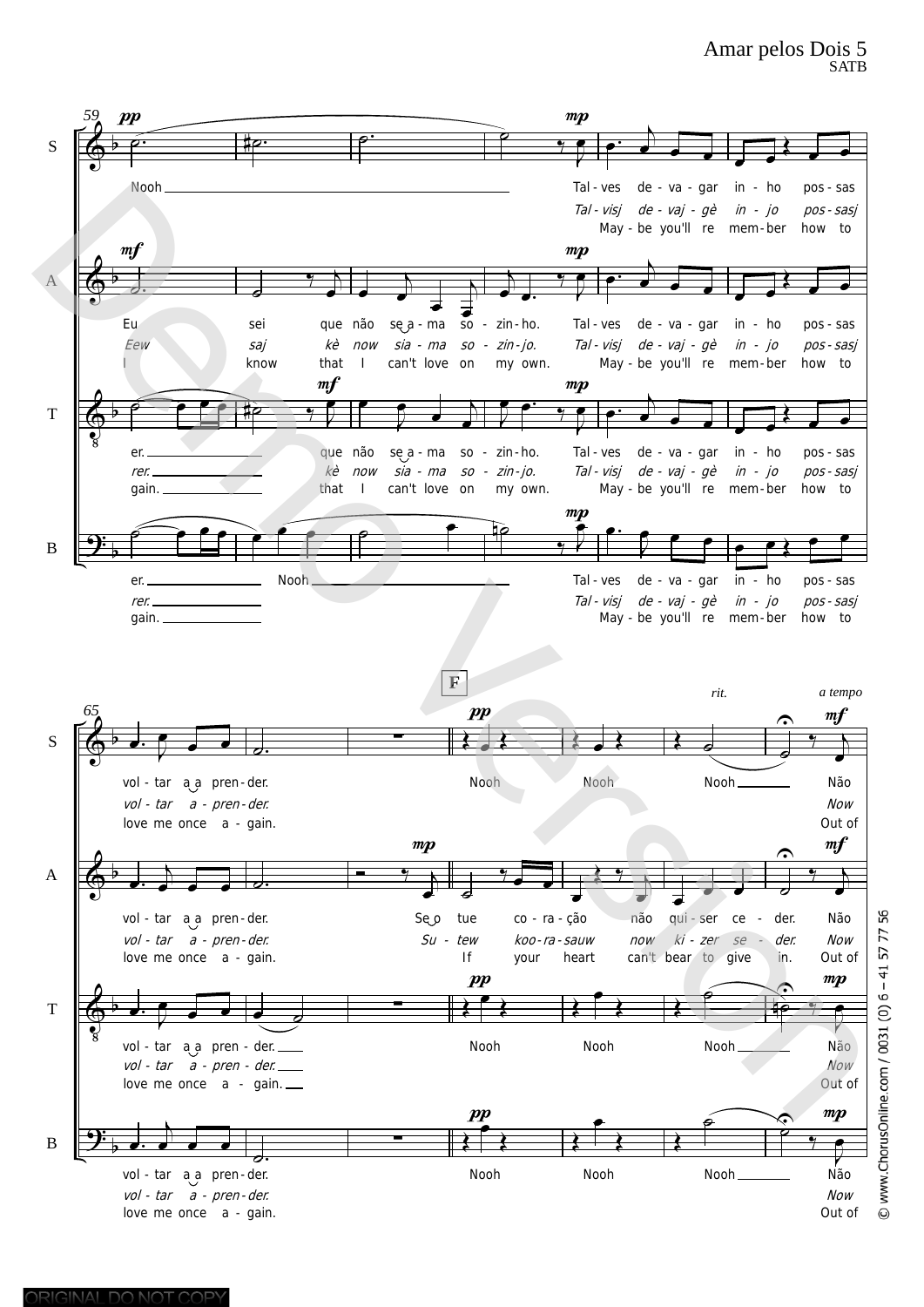

Piano Solo Advanced

## **Amar pelos Dois**

- Love for the both of us - Salvador Sobral









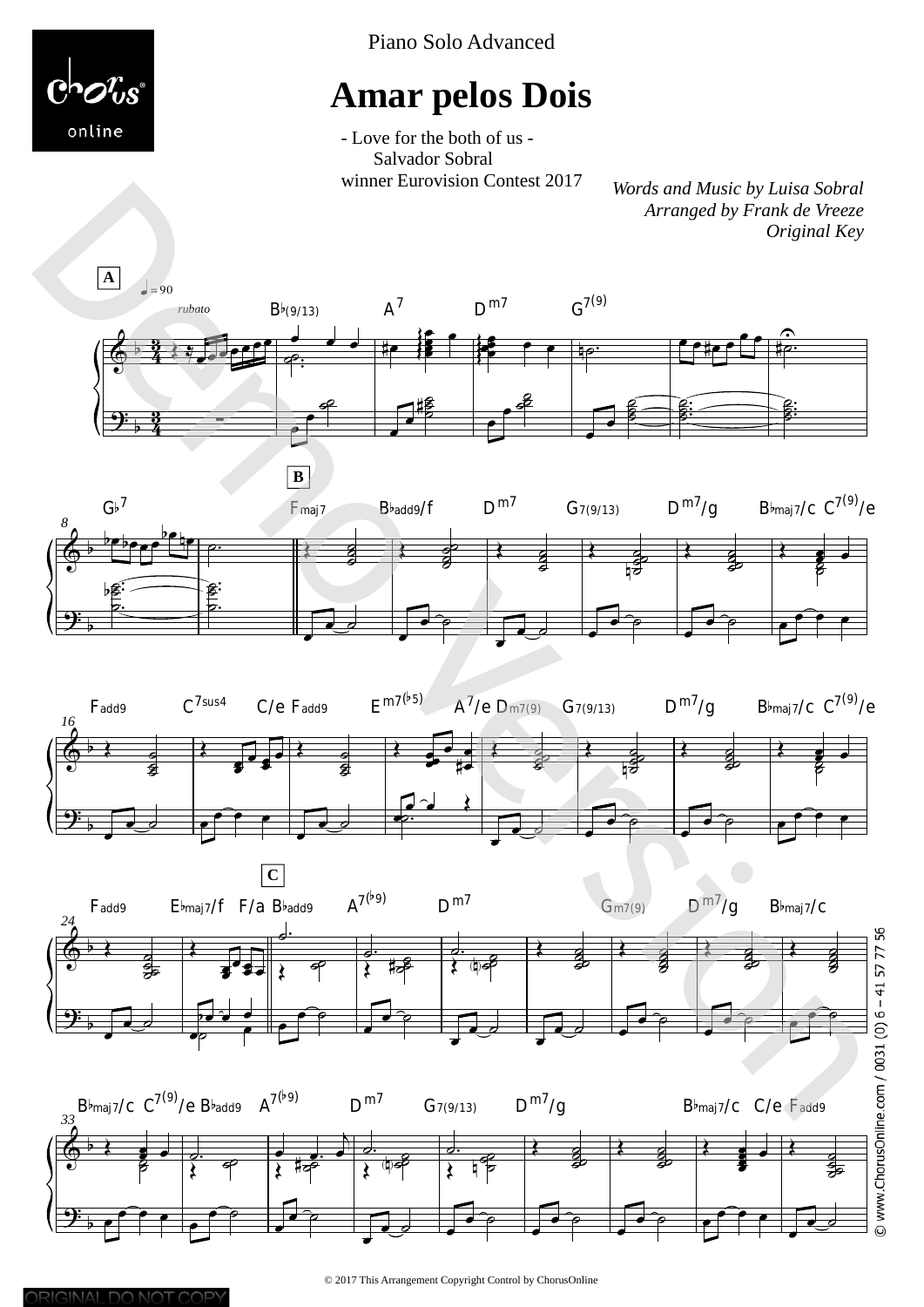

Piano Solo Intermediate

## **Amar pelos Dois**

- Love for the both of us - Salvador Sobral









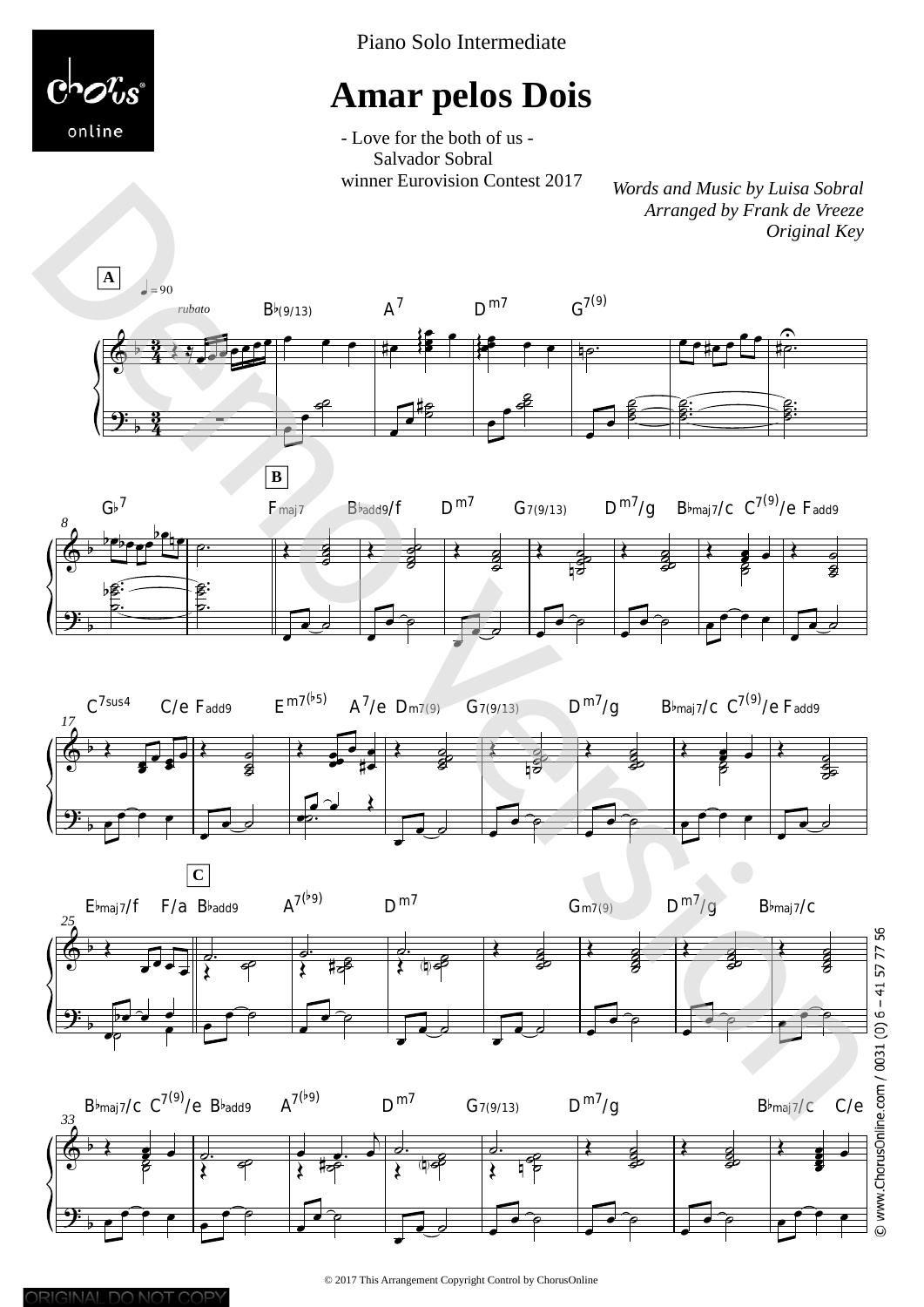

Synthesizer

# **Amar pelos Dois**

- Love for the both of us - Salvador Sobral<br>winner Eurovision Contest 2017

*Words and Music by Luisa Sobral Arranged by Frank de Vreeze Original Key* 









م⊤م<br>ا

.

 $\frac{a}{b}$ 

b

 $\frac{1}{2}$ 

 $\frac{1}{2}$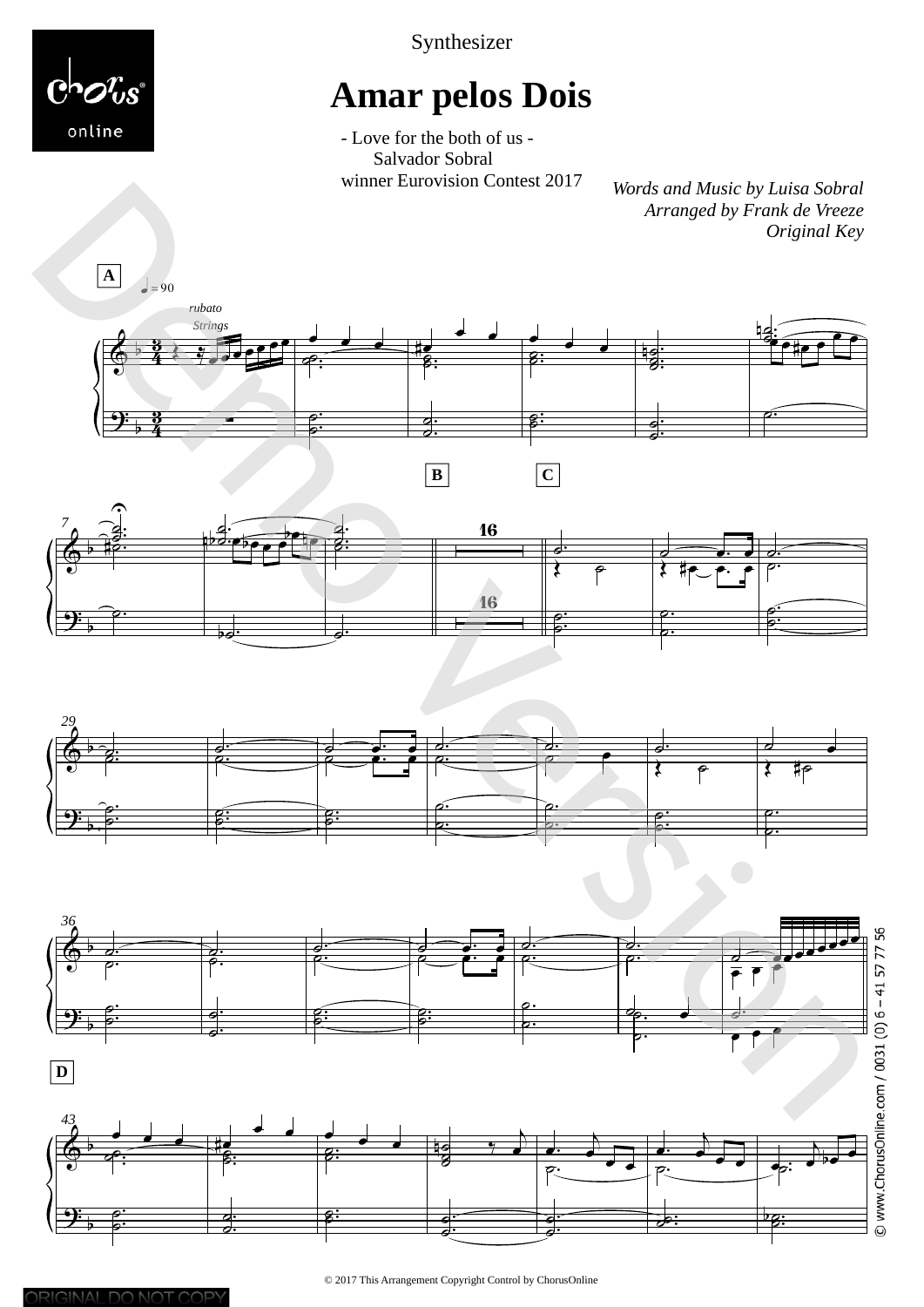

Leadsheet

# **Amar pelos Dois**

- Love for the both of us -Salvador Sobral winner Eurovision Contest 2017

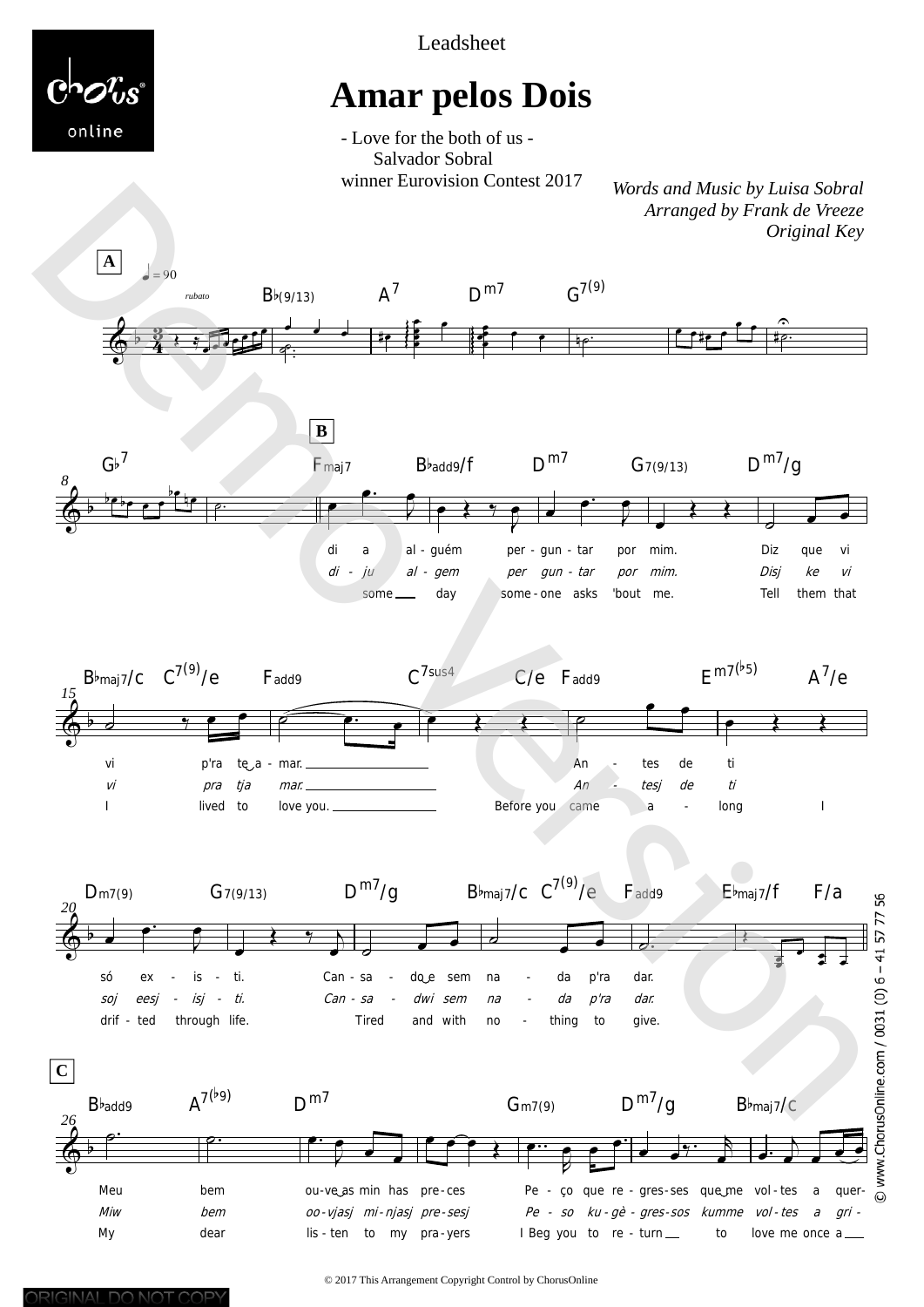